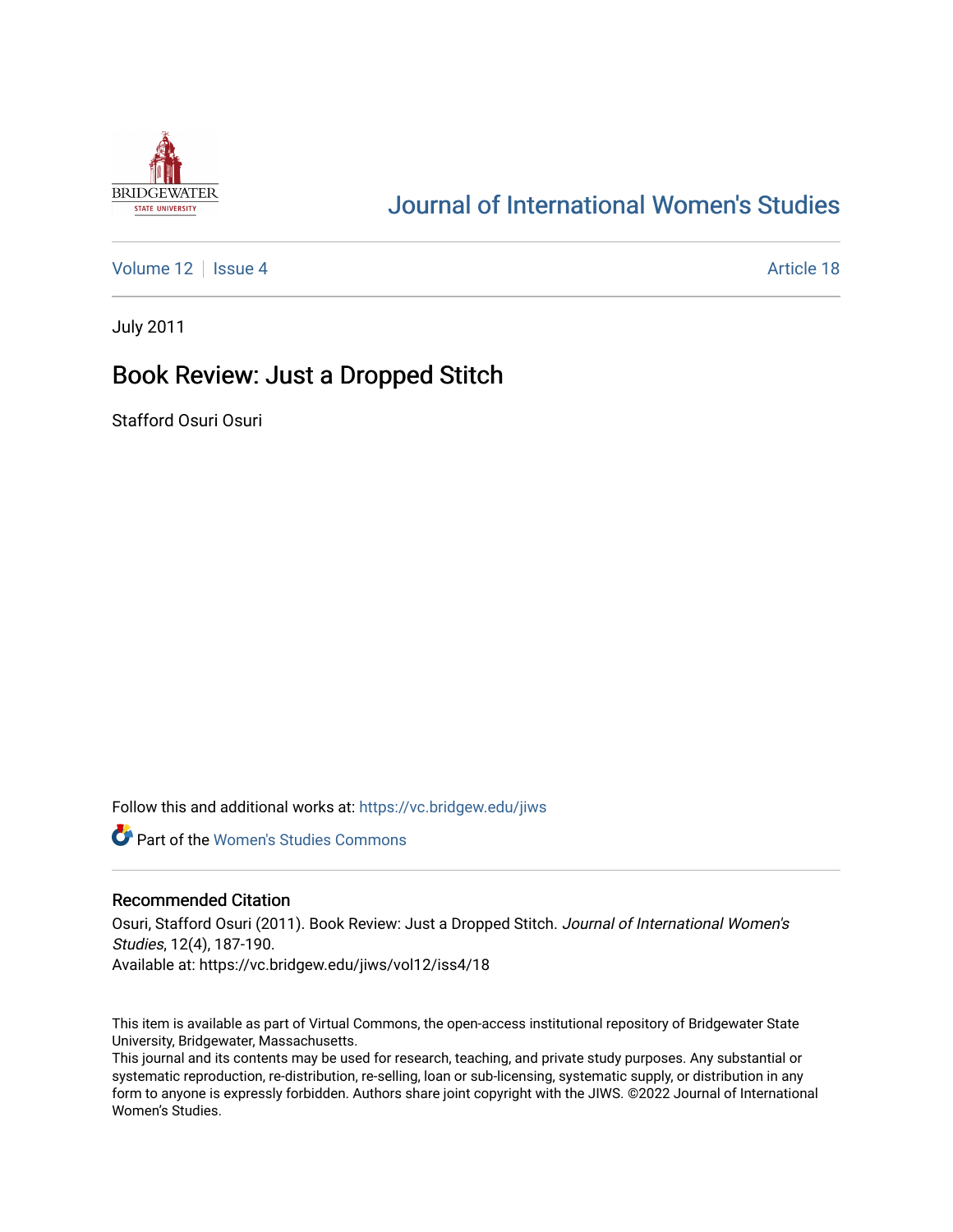## *Just a Dropped Stitch***. 2011. Laurie Levinger. Resource Publications, an Imprint of Wipf and Stock Publishers 219 pp. ISBN 978-1-60899-067-2 \$26 (Paperback).**

### Reviewed by Stafford Osuri Osuri<sup>[1](#page-1-0)</sup>

The narrator in the book, Jesse, is a lesbian and relates her experiences from childhood. This is marred by an incidence of molestation; how hard it is for lesbians to be accepted into society and integrate with the local community. Her daughter, Sophie, is also molested as a child and she goes on to highlight the major challenges facing single mothers: more so, lesbians. She is involved in a couple of relationships and often has to compromise her principles to keep her partner, as it were. This she later regrets and vows to always be there for her children.

She breaks up with her first partner, Ruth, after getting pregnant with her first child, Noah. He is got through John, a sperm donor. Jesse's mother, Gloria, is diagnosed with breast cancer and the author and her father have to look after her in her dying moments. She introduces the reader to her three brothers: Ben, Jon and Isaac. She describes close family ties: "… how close we were, in spite of our differences." [5]. The pain her mother is going through climaxes in her asking her son, Ben, to assist her take her own life. This he declines.

The difficulties she endures as a Jew and being a lesbian are explored in the book. The discrimination she faces both from her religious group and the community she lives in is also discussed. Her mother, from a Jewish family, acknowledges she never had any affection for the religion. She becomes an active Quaker later. She's been a Visiting Nurse before she is diagnosed with cancer. She passes on despite the fact that she undergoes surgery, followed by a year of chemotherapy with her cancer seemingly having gone into remission.

Noah's custody is shared between the two parents: Jesse and Ruth, despite their separation, a decision they'd made while Jesse was still pregnant. Jesse's father is a professor and her mother a nurse. She treasures a couple of jewelry she is given by her mother before she passes away. These are later on stolen by a neighbor who breaks into her house. Reggie, the alleged thief, is later charged with molestation of children and he's openly an anti-gay activist. She describes him thus:

"Every once in a while I wonder what it would be like to live with beliefs as absolute and unassailable as Reggie's. Maybe that makes it easier to live in a world where people aren't who they appear to be, where things happen that don't make any sense." [30].

After her mother's death, she opens her own private practice as a psychotherapist. She immerses herself in Buddhism and learns to meditate. She falls pregnant again with her second child, Sophie. She starts a women's group with thirteen members initially, reducing to just over five in fifteen years. The striking feature of the women in the group is that they all knit, except the author.

Jesse falls in love with her second partner, Brenda, who moves in with her. She comes with her seven-year-old son, Thomas, having fled a disastrous marriage. She

 $\overline{a}$ 

<span id="page-1-0"></span> $<sup>1</sup>$  Tshwane University of Technology.</sup>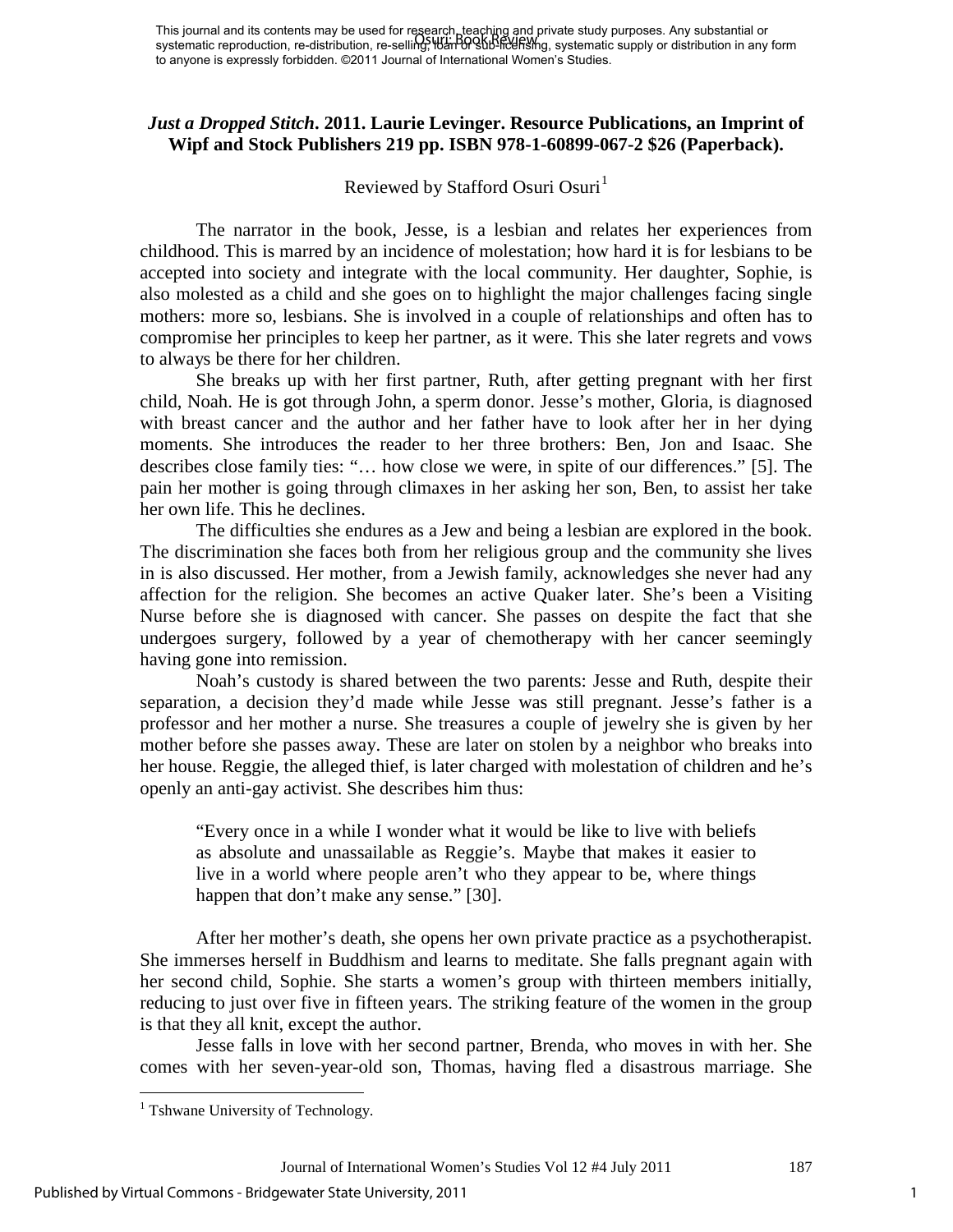finally finds solace and hopes it shall be well, but this is not to be. Though she does her best to keep her, Thomas molests Sophie and they depart (Brenda and Thomas) leaving her alone again. She says:

"And I was alone, living with the reality that I'd sacrificed a precious moment with my own child to try to keep a lover; a lover who couldn't be kept. I let misplaced desire and insecurity blind me." [127-128].

The title of the book, *Just a Dropped Stitch* is drawn thus:

"Last month, during our meeting one of the knitters ran into a technical problem and, right in the middle of whatever she was telling us, she interrupted herself to ask the others for help. I didn't understand the problem, but I could see the solution, because it was enacted right there in front of me. She began to unravel an almost-finished deep teal sleeve. I didn't mean to, but I couldn't stop myself, 'Why are you doing that?' The unraveler glanced up at me, reacting to my alarm more than the task at hand. 'It's okay,' she said, 'it's just a dropped stitch." [37].

"Just? Like it's that easy to re-do, make it right? My dropped stitches haven't been that easy." [38].

The author's family has a history of business left to them by their grandfather, Sam. Jesse sees a therapist who encourages her to hone her writing skills. It reaches a time when the author admits: "Because now, I could not not write." [48]. The author admits that she had a boyish name and did not want to name her daughter likewise and so chooses the name Sophie for her.

Jesse's third lover, Anna comes into her life later on and she falls in love with her. Her daughter, Sophie, initially finds it difficult to accept Anna as her mother's partner. Eventually she even changes her name to acknowledge her. She declares: "From now on I'm going to be Sophie Glory Rosewood Silverman, because Anna is my other Mommy, and I'm part of her family." The author embraces taking care of the environment by recycling paper and not buying plastic bags when she goes shopping.

Jesse is an organised lady and uses lists, outlines and flow charts in completing her daily tasks. She faces a major challenge in her life when she partially loses hearing in her left ear. She tries to ignore that she is facing a challenge and plays it down. But then she realises that she cannot relate well with her clients as she cannot hear them well. The hearing problem in her left ear forces her to close her practice. She then takes a bold step and avoids procrastination and attends to her hearing problem. She makes an appointment to see a doctor for either corrective surgery or using hearing aids.

The author then destroys the files from her practice by fire. This is after attending the funeral of one of her former clients. This prompts her to set alight the files she'd been storing in her garage not knowing what to do with them. She then visits a psychic in New York. The psychic tells her that her daughter Sophie will be a dancer, her son Noah a scientist and as for her he says: "You will write in spite of yourself." [96].

The author emphasizes the challenge of being a full-time mother.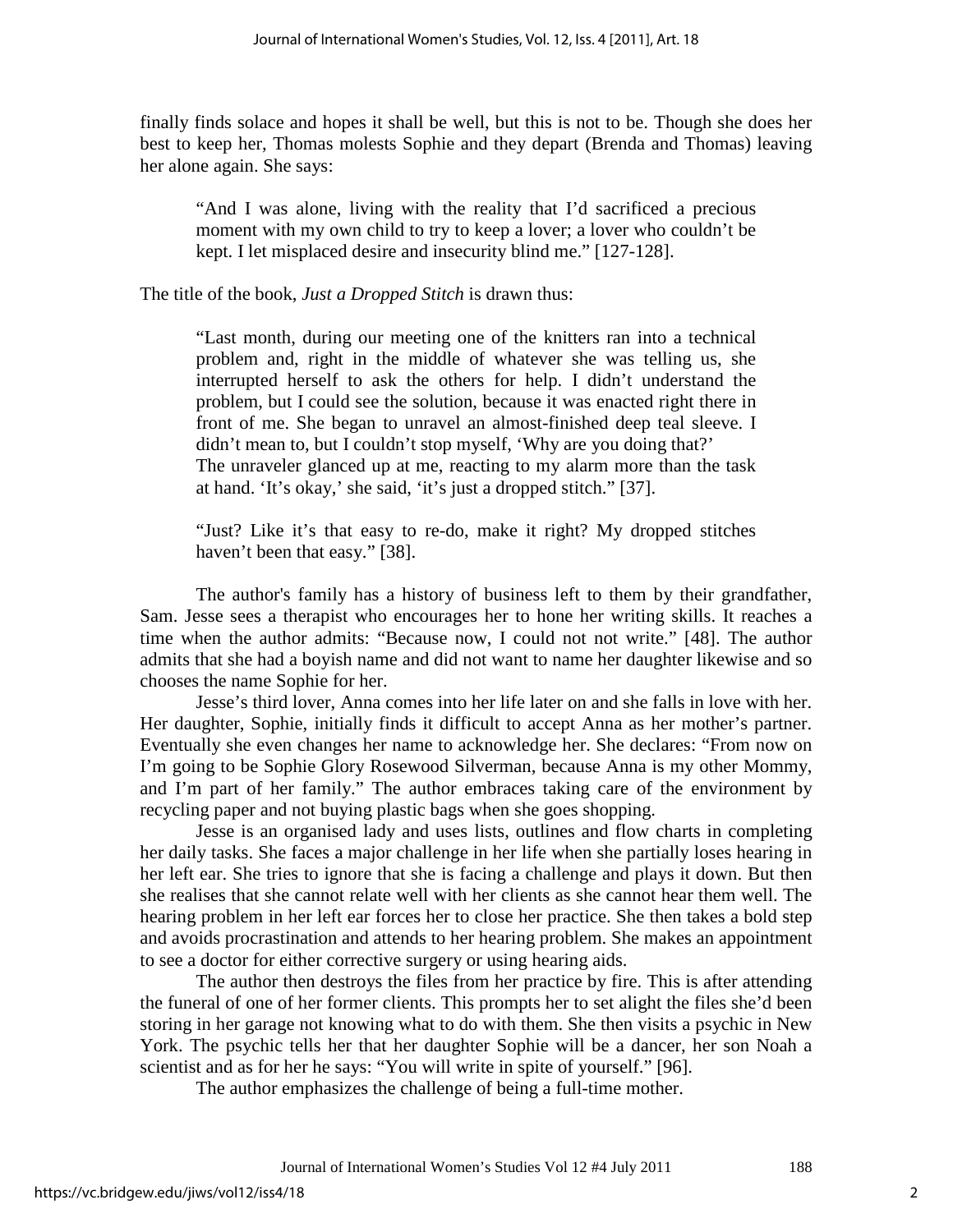"As anyone who's ever been a stay-at-home mother will tell you, taking care of home and children is a full-time job. Anyone who thinks it's easy, not really work at all, hasn't ever done it. Work without pay, job without status; it's hard to say you're a homemaker and feel proud." [100].

Jesse is helped realise her writing career by Johanna, a former client. They meet at a lecture that Johanna is presenting on *Women and the Web*. She is introduced to Barbara who has started a new consulting business designed to help women develop their writing skills. Barbara is resolute on her cause:

"*I've been married and divorced, two grown sons. I used to be chasing orgasms, but now I'm done with that. I've focused my energy on helping other people discover their creative selves.*" [107].

Another lady, Miriam, offers constructive criticism and gives her positive feedback and suggestions on how to improve on her work. Miriam suggests a writing workshop, which they both attend. Jesse learns quite a lot and they help one another to improve on their pieces of written work.

Jesse comments on the unpredictability of life:

"Even though we like to believe that our lives are linear – starting here and ending there, with a beginning, middle, and an end  $-$  I've come to believe that the whole affair is more like a spiral. We pass one point, 'deal with an issue,' face it, and put it to rest. But, damn, there you are five or ten or twenty or twenty-five years later and there's the same goddamn 'issue' waiting for you. [131].

The importance of communication in a relationship is emphasised. She writes a letter to Brenda and lets her feelings known. She also meets with her brother, who apologises for molesting her as a kid. She affirms: "And it helped to understand that what happened is not nothing, but it doesn't have to be everything either." Talking to Ben helped heal Jesse. Telling somebody helps. It could be a lover, mother or therapist.

Her relationship with Anna, a former client, forces her to close her practice. The two are joined in a civil union. This causes a stir when a journalist they allow to interview them so as to give their union a human face, reports subjectively in an article. This was very unlike what appeared in the newspapers: *Same-sex union divides small Vermont community*. Jesse fights for her rights when she goes to hospital for her routine breast examination. She cannot list her legal partner, Anna, as next of kin. She refuses to give any name if Anna's name is not accepted. It's ironical as it is the law, yet they've been legally unionised.

She gets an invitation to the synagogue. She thinks they do not know that she's a lesbian, but on calling for confirmation, she's told there's no mistake. They have been invited together with her partner who is not Jewish. They are to attend Sophie's performance at the synagogue. She connects with her children: goes shopping with her